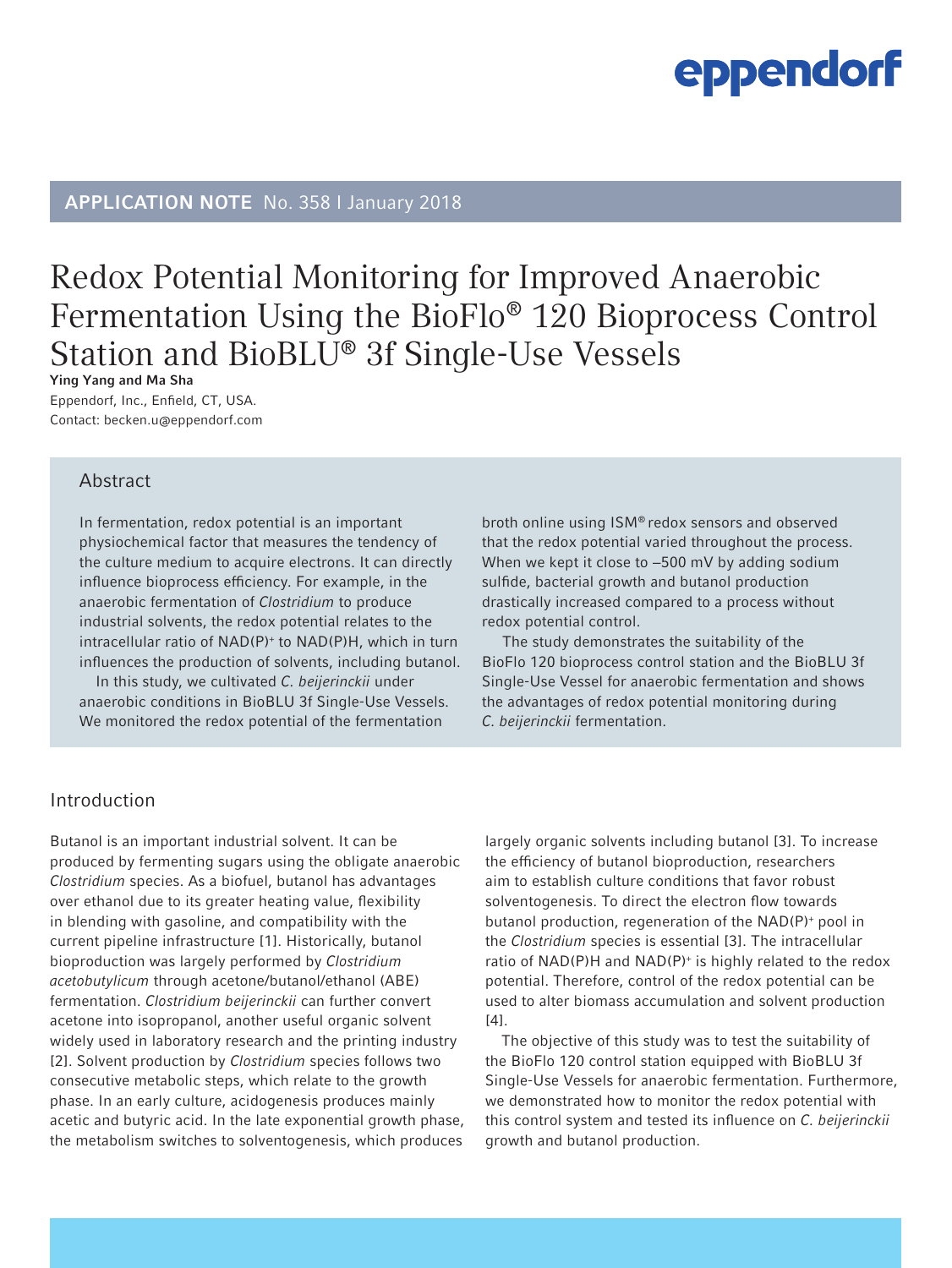# Material and Methods

## Strain and medium

In this study, we used the anaerobic bacterium *Clostridium beijerinckii* (ATCC® 6014).

We used two types of cultivation media for inoculum preparation and fermentation in the bioreactor [1]. The inoculation medium contained 5 g/L glucose, 5 g/L BD Bacto™ proteose peptone No. 3, 5 g/L yeast extract, 5 g/L sodium thioglycolate, 5 g/L potassium phosphate monobasic, and 0.002 g/L methylene blue as oxygen indicator. We adjusted the pH to 6.5. The fermentation P2 medium contained 30 g/L glucose, 1 g/L yeast extract, 1 g/L tryptone, and 0.002 g/L methylene blue as oxygen indicator. We adjusted the pH to 6.5. After sterilization by autoclaving, we added 1 % (v/v) sterile nutrient stock solution to the P2 medium. The 100x nutrient stock solution contained 50 g/L potassium phosphate monobasic, 50 g/L potassium phosphate dibasic, 220 g/L ammonium acetate, 0.1 g/L 4-aminobenzoic acid, 0.1 g/L thiamin, 0.001 g/L biotin, 20 g/L magnesium sulfate heptahydrate, 1 g/L manganese(II) sulfate monohydrate, 1 g/L iron(II) sulfate heptahydrate, and 1 g/L sodium chloride. It was sterilized by membrane filtration.

We purchased all medium components from Sigma Aldrich® (USA), except the BD Bacto proteose peptone No. 3, which was from Becton Dickinson® (USA).

### Inoculum preparation

We obtained *C. beijerinckii* spores from ATCC. We suspended the spores in 1.5 mL sterile inoculation medium and evenly transferred the suspension to three or four 1.5 mL Eppendorf Safe-Lock Tubes. The spores were activated by heating at 80 °C for 10 min in a water bath, and then cooled to room temperature on ice. We transferred 150 µl to a 15 mL Eppendorf conical tube containing 10 mL sterile inoculation medium. Usually, 10 conical tubes were prepared for inoculation. The conical tubes were loosely capped, placed on a culture tube holder, and transferred to an anaerobic jar (BD GasPak® 100 System, Becton Dickinson, USA) with a fresh Oxoid™ AnaeroGen® 2.5 L sachet (Oxoid GmbH, Germany). We placed the jar in a New Brunswick™ Excella® E24 Incubator Shaker (Eppendorf, Germany) at 37 °C. With the establishment of anaerobic conditions, the blue color from the anaerobic indicator dye, methylene blue, gradually disappeared. After 3 to 5 days, when the medium began turning turbid and gas bubbles formed, 400 µL of the *C. beijerinckii* suspension were transferred to a



50 mL Eppendorf conical tube containing 40 mL sterilized fermentation P2 medium. The 50 mL conical tubes were loosely capped, transferred to another anaerobic jar (Sigma-Aldrich, USA) with a fresh AnaeroGen 2.5 L sachet, and placed in the incubator at 37 °C. Two to three days later we used this *C. beijerinckii* suspension to inoculate the culture in the BioBLU 3f vessel at a ratio of 1:100 (v/v). The preparation of inoculum is illustrated in Figure 1A. Figure 1B shows the *C. beijerinckii* cultures in the 50 mL conical tubes within the anaerobic jar.

### Fermentation in BioBLU 3f Single-Use Vessels

We performed batch fermentations using an Eppendorf BioFlo 120 bioprocess control station equipped with BioBLU 3f Single-Use Vessels (Figure 2). We filled each of the vessels with three liters of fermentation medium. One port on the bioreactor head plate was replaced by a singleuse septum (Eppendorf, Germany). After autoclaving and cooling of the medium to 37° C, we added 30 mL of the 100x



Fig. 2: Bioprocess equipment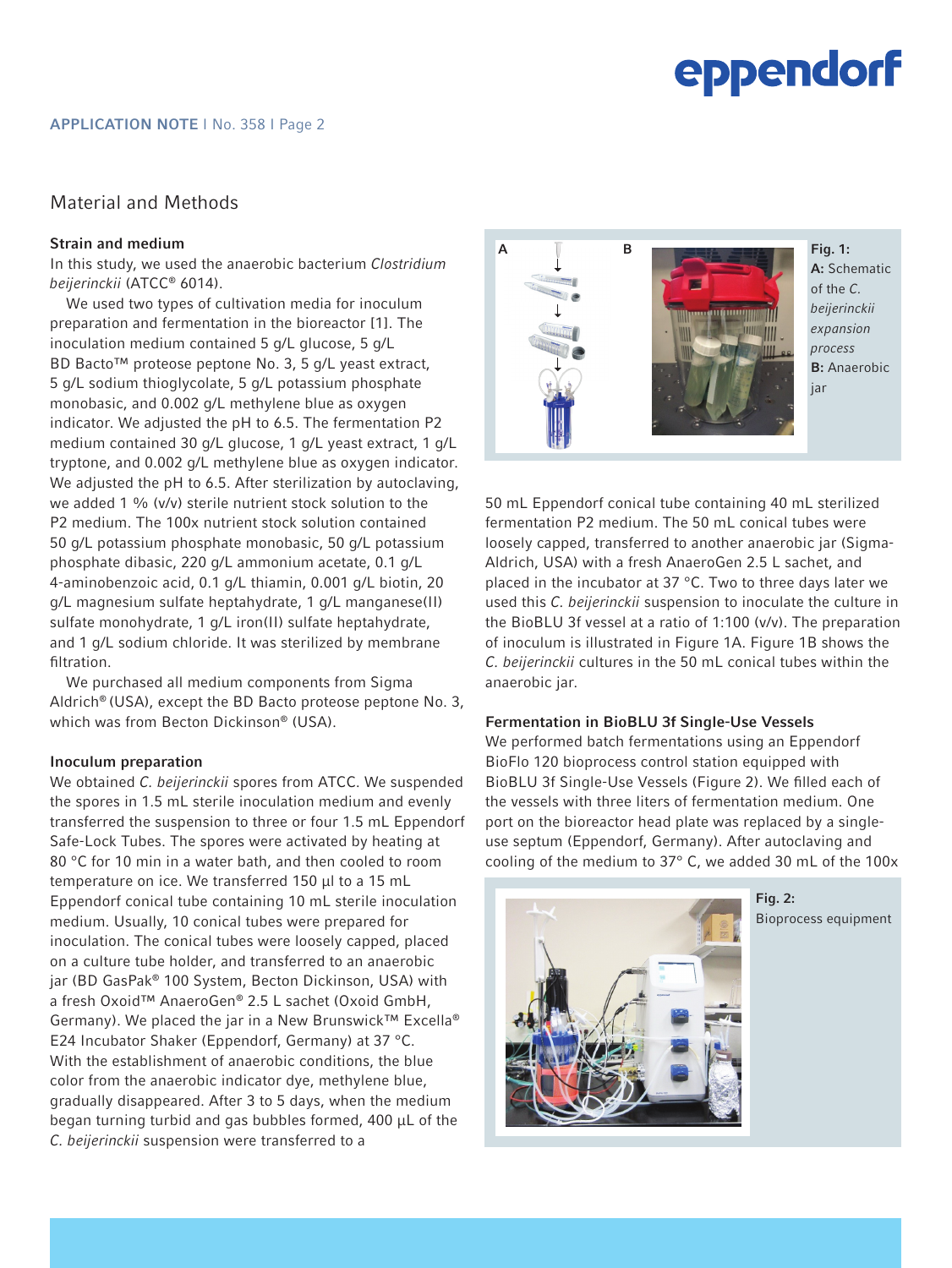#### APPLICATION NOTE I No. 358 I Page 3

nutrient stock solution and 30 mL of the inoculum, through the septum.

We cultivated *C. beijerinckii* under anaerobic conditions, as described below. The temperature was controlled at 37 °C, and the cultures were agitated at 50 rpm. We conducted two batch fermentation runs. In the first run we did not control the redox potential. In the second run, we controlled the redox potential to a relatively low and stable redox potential of −500 mV as described below. The -500 mV level was chosen based on the base line data generated from the first run.

The process parameters and setpoints common to both runs are summarized in Table 1.

Table 1: Overview of process parameters and setpoints

| <b>Parameter</b>       | Device/setpoint                                                                                                         |
|------------------------|-------------------------------------------------------------------------------------------------------------------------|
| Inoculation<br>density | 1:100 (v/v)                                                                                                             |
| Working volume         | 3 L                                                                                                                     |
| Sparger                | Macrosparger                                                                                                            |
| Gassing control        | 100 % constant nitrogen flow at 0.1 vvm<br>(0.3 SLPM), first 4 hours through sparging, after<br>4 hours through overlay |
| Agitation              | Magnetic drive; 50 rpm                                                                                                  |
| Temperature            | 37 °C; controlled by heat blanket and cooling<br>baffles                                                                |

### Anaerobic conditions

We established anaerobic conditions by constantly gassing with nitrogen at 0.1 vvm. In a test run, we monitored the dissolved oxygen concentration using a DO sensor. DO remained zero throughout the process. In the following runs, we did not measure DO with a sensor, but monitored the anaerobic state with the indicator dye methylene blue.

#### Sensors

We monitored pH and redox potential online using two ISM pH/redox sensors (Mettler Toledo®, Switzerland). The sensors were installed with a single-use compression fitting (Eppendorf, Germany) before sterilization of the medium-filled vessel. The same sensor type can be utilized to measure either pH or the redox potential, and the choice can be made in the setup section of the bioprocess control software (Figure 3).

### Sensor calibration

We calibrated the pH and redox sensors outside the vessel, using 2-point calibration methods. For pH sensor



Fig. 3: The screenshot shows the setup page of the BioFlo 120 bioprocess control station monitoring a BioBLU 3f Single-Use Vessel equipped with ISM pH/redox sensors.

calibration, we used a buffer at pH 7.00 to set ZERO, and a buffer at pH 4.00 to set SPAN (please refer to the BioFlo 120 operating manual for details). As standards for redox sensor calibration, we prepared two solutions, saturated with respect to quinhydrone (2 g/L, Sigma-Aldrich, USA), in pH 7.00 and pH 4.00 buffer. We used the quinhydrone solution at pH 7.00 to set ZERO at a redox potential of 86 mV, and the quinhydrone solution at pH 4.00 to set SPAN at a redox potential of 263 mV. A commercial redox buffer solution (e.g. from Mettler Toledo, 51350060) can be used to validate the calibration. For this buffer, a calibrated sensor should read a redox potential of around 220 mV.

### Adjustment of redox potential

We adjusted the redox potential of the fermentation broth with 35 g/L sodium sulfide nonahydrate (Sigma-Aldrich, USA). We prepared the solution freshly at the beginning of the fermentation run, filtered it through a 0.2 µm membrane filter, and kept in a 1 L foil-wrapped Pyrex® bottle. To avoid oxygen introduction we pre-sparged the solution with nitrogen for 15 min before pumping it into the vessel. The pH of the solution was 12.84.

To maintain the redox potential at approximately −500 mV, 24 h, 32 h, 48 h, and 120 h after inoculation we turned on the pre-calibrated pump to add  $2 - 3$  mL sterile filtered sodium sulfide solution to the broth.

# Analytical methods

We measured pH and redox potential online using the ISM pH/redox sensors.

To monitor bacterial growth, we took 1 mL samples of the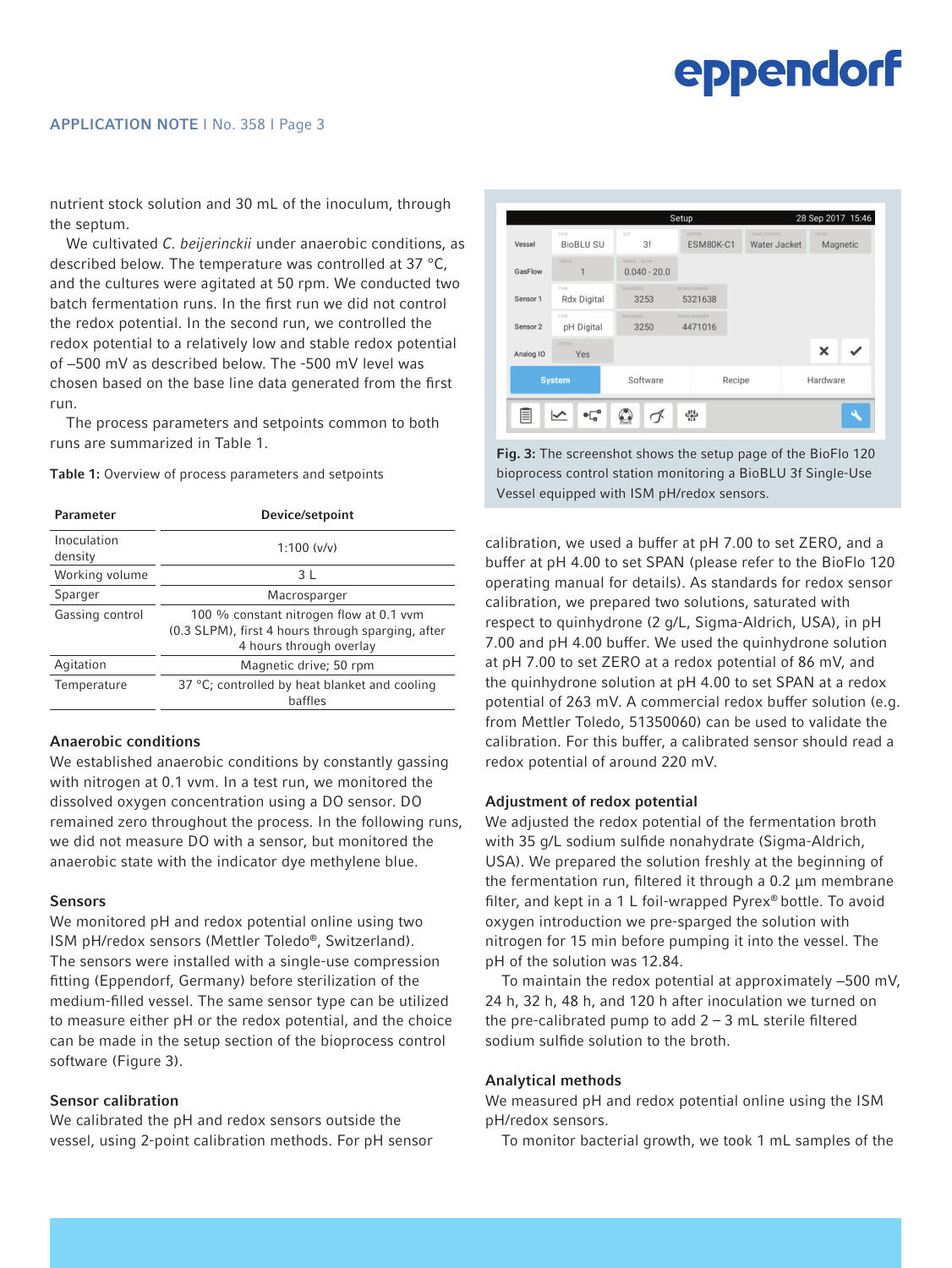fermentation suspension and measured the optical density at 600 nm (OD $_{600}$ ) using an Eppendorf BioSpectrometer®. To quantify the concentrations of glucose and butanol, we took two 1 mL samples every 24 hours. We pelleted the bacteria by centrifugation in a MiniSpin® plus microcentrifuge at 14,000 rpm for 90 s and used the supernatants for further analysis.

We quantified the glucose concentrations with a Cedex<sup>®</sup> Bio Analyzer (Roche Diagnostics®, Germany).

We determined the butanol concentration with the NAD-

ADH Reagent Multiple Test Vial (Sigma-Aldrich, USA) according to the manufacturer's instructions [5]. We measured the optical density at 340 nm using an Eppendorf BioSpectrometer. To calculate the butanol concentration of the sample based on a given  $OD_{340}$  value, we created a standard curve to correlate the optical density at 340 nm with the concentration of butanol between 0 and 10 g/L [6]. The equation was  $OD_{340} = -0.0045 \times (C_{bution})^2 + 0.0825$  $C_{\text{butanol}}$  ( $C_{\text{butanol}}$  in g/L, R<sup>2</sup>=0.9726).

# Results

To test for changes in the redox potential throughout the duration of the culture, we monitored it using redox sensors. We compared bacterial growth and butanol production in two processes. In one process we kept the redox potential relatively stable at −500 mV by adding sodium sulfide nonahydrate 24 h, 32 h, 48 h, and 120 h after inoculation. In the other process we did not experimentally alter the redox potential.

### Redox trends

At the beginning of the fermentation run, the redox potential was around 0 mV. During the first 24 h, and with the exponential growth of *C. beijerinckii*, it dropped drastically to −500 mV. When we did not experimentally alter the redox potential during the fermentation run, it varied between −600 and −300 mV from 24 h after inoculation onward



Fig. 4: Redox potential trends. In the run with redox control, sodium sulfide nonahydrate was added 24 h, 32 h, 48 h, and 120 h after inoculation (arrows).

(Figure 4). When we added sodium sulfide nonahydrate to the culture as needed, starting 24 h after inoculation, a relatively stable redox potential of −500 to −400 mV was maintained. Interestingly, the redox potential increased immediately by  $10 - 50$  mV every time that  $2 - 3$  mL sodium sulfide solution was pumped into the broth. As fermentation progressed, the redox potential dropped below the initial value. It appeared that the addition of sodium sulfide helped to create a better buffered system for maintaining a reduced redox potential in *C. beijerinckii* fermentation. Variation over this wide range could affect the electron flow in the microbial metabolic pathway. The redox potential is closely correlated with the accumulation of NAD(P)+ in *C. beijerinckii*, which directs butanol production [3]. Therefore, setting the redox potential to enable continuous regeneration of the NAD(P)+ pool proved to be an appropriate method to manipulate the *C. beijerinckii* metabolism [4].

### pH trends

The development of the pH in both cultures is compared in Figure 5. During the exponential growth phase in the first 24 h of the culture, the pH decreased from 6.5 to 5.1 in both runs. It is likely that acidogenesis took place, and acetic and butyric acid were produced. In the run without redox control, pH stayed relatively low at 5.0-5.1 with no trend toward rebound throughout the entire culture period, indicating the lack of a dominant solventogenesis phase. By contrast, in the redox-controlled fermentation the pH began to recover after 24 h, approached a value of 6.0 after 70 h, and then gradually dropped to 5.5 until the end. It is likely that the curved pH trend was caused by a shift in the microbial metabolism. Butanol production may have required the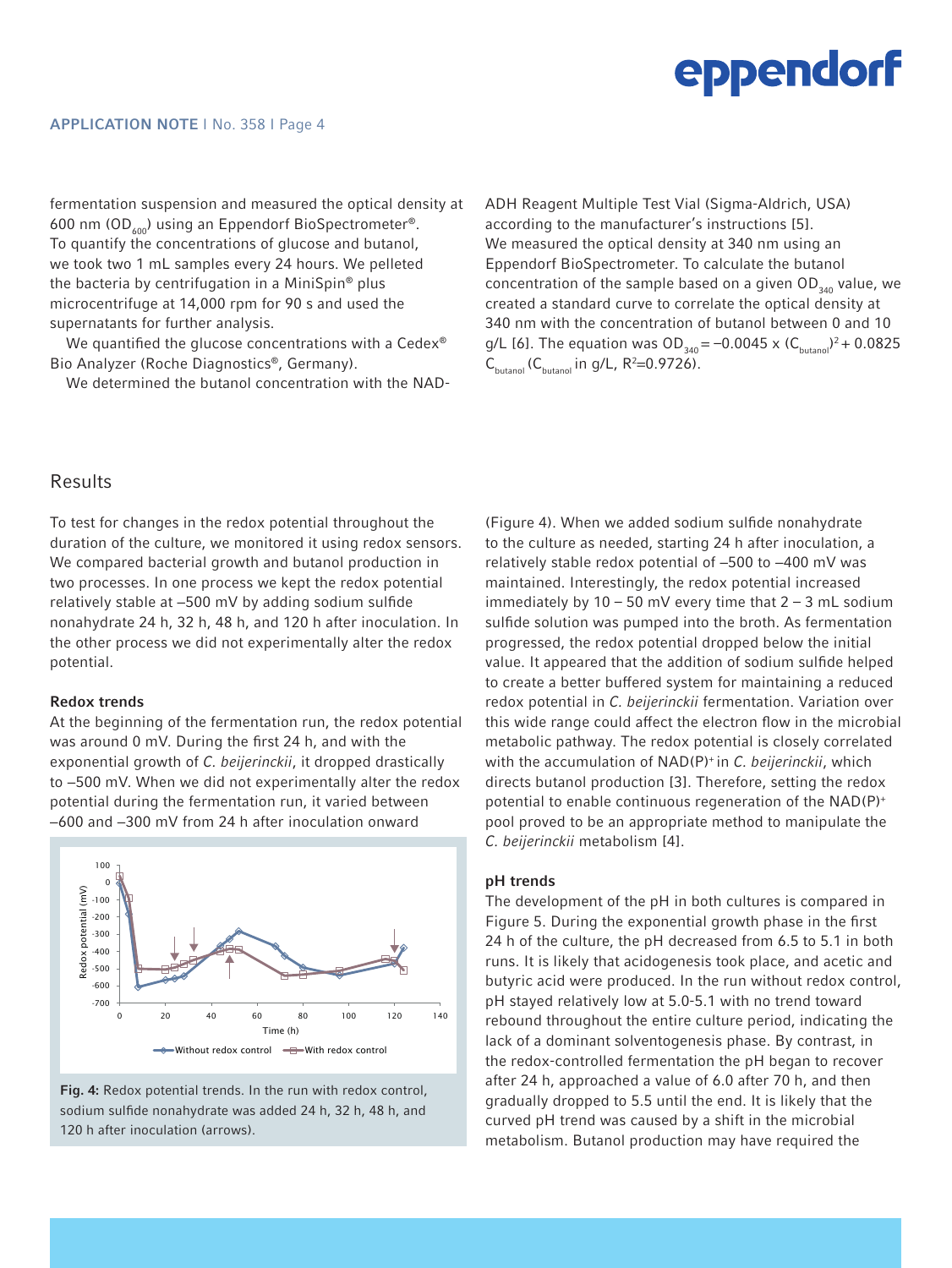### APPLICATION NOTE I No. 358 I Page 5



consumption of acetic acid, leading to a product shift from butyric acid to butanol. The decrease in acid concentration likely caused the pH increase.

### Bacterial growth

We measured the growth of *C. beijerinckii* by quantifying the optical density at 600 nm (Figure 6).

During the first 24 h, we observed comparable exponential growth in both cultures. The  $OD_{600}$  increased from 0 to about 0.5. Meanwhile, the blue color of the medium disappeared with the establishment of an anaerobic environment in the vessel. In the run without redox control, the growth slowed down significantly after 24 h and finally ended at an  $OD<sub>600</sub>$ of 0.788 at 124 h. In contrast, *C. beijerinckii* continued to grow robustly when we maintained the redox potential at −500 mV, especially between 48 h and 72 h after inoculation. The OD<sub> $\mu$ 00</sub> increased 2.4 fold from 0.625 to 1.519 during this time. We observed foam accumulation during the first 72 h. The final OD<sub>600</sub> at 124 h was 1.565. This is two-times higher than in the run without redox control.

#### Glucose consumption and butanol production

Glucose consumption and butanol production trends are summarized in Figure 7. When we did not experimentally alter the redox potential, the culture consumed 33 % of the initially supplied glucose, the majority during the first 24 h. The butanol concentration at the end of the run was



0.83 g/L. When we controlled the redox potential at −500 mV, the culture consumed 51 % of the initially supplied glucose and the consumption rate was relatively stable over the entire fermentation. Butanol was also continuously produced from  $t = 8$  h, reaching a final concentration of 2.43 g/L. This is approximately three times more than in the run without control of the redox potential. The increase of butanol production toward the late stationary growth phase further indicated that robust solventogenesis took place when redox potential was maintained close to −500 mV.



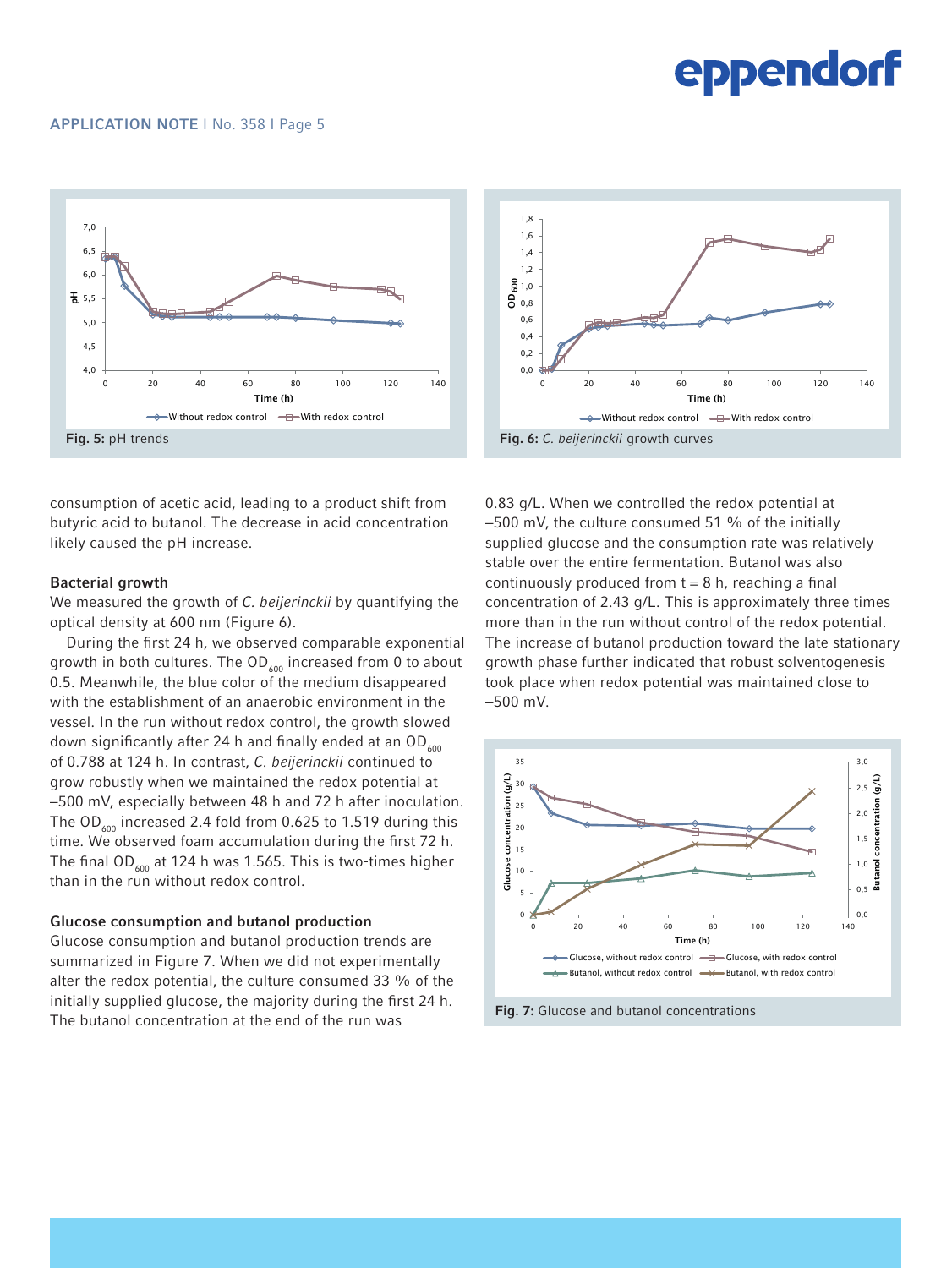### APPLICATION NOTE I No. 358 I Page 6

# Conclusion

In this study we have demonstrated the suitability of the Eppendorf BioFlo 120 bioprocess control station equipped with BioBLU 3f Single-Use Vessels for anaerobic fermentation of *C. beijerinckii*.

The redox potential of the fermentation broth is a critical process parameter in butanol bioproduction by *C. beijerinckii*. We have shown how to monitor the redox potential in the fermentation broth using an ISM pH/redox sensor and the

control software of the BioFlo 120 bioprocess control station.

When we experimentally adjusted the redox potential to a relatively stable value of −500 mV, the final biomass was two times, and the butanol yield three times higher than in the run without redox control. This gives an example for bioprocess optimization through monitoring and adjustment of the redox potential throughout the duration of the culture.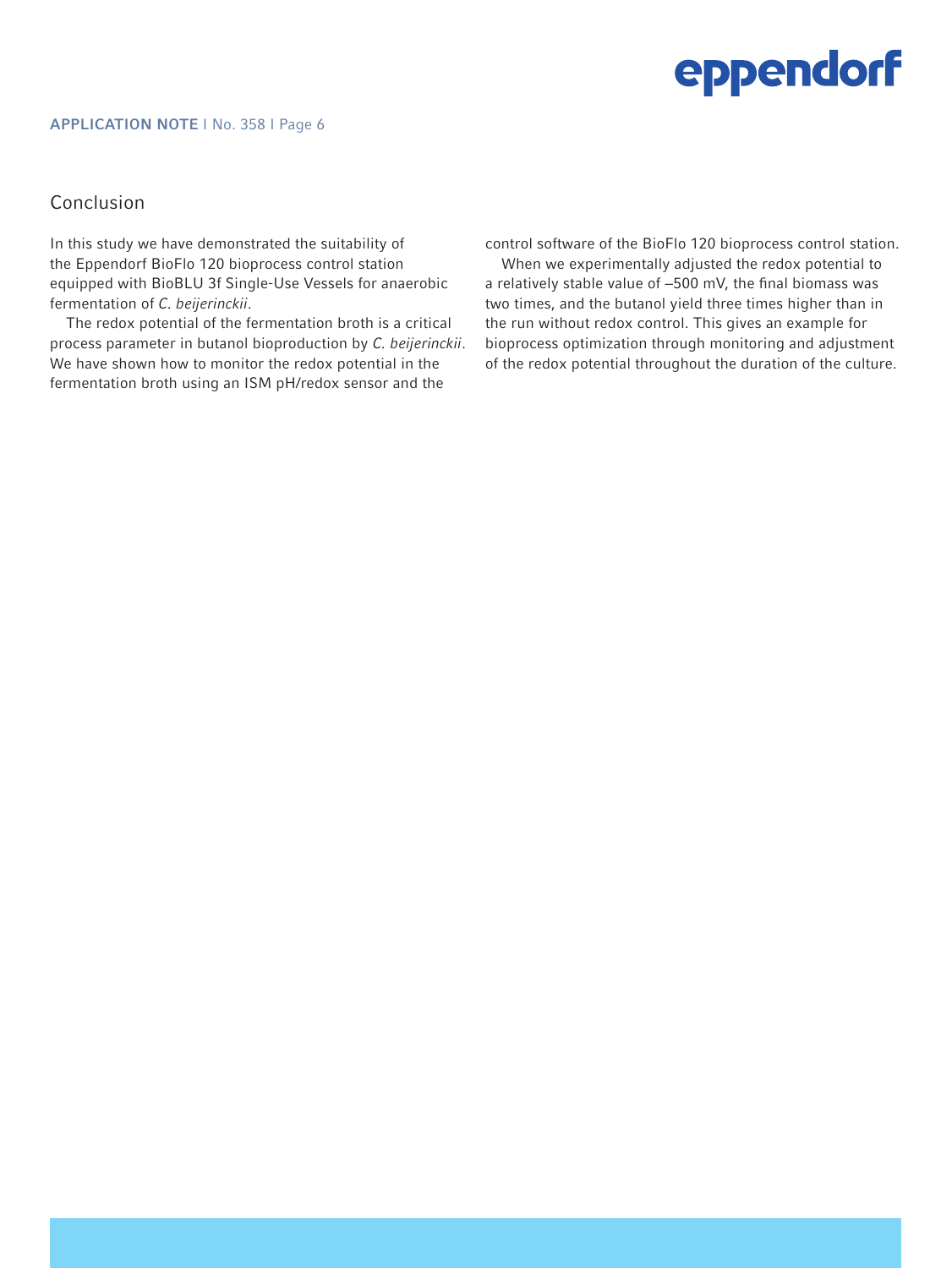# **Literature**

- [1] Yang Y, Hoogewind A, Moon YH, and Day D. Production of butanol and isopropanol with an immobilized *Clostridium*. *Bioprocess Biosyst Eng*. 39: 421-428. 2016
- [2] Dürre P. New insights and novel developments in clostridial acetone/butanol/isopropanol fermentation. A*ppl Microbiol Biotechnol.* 49: 639-648. 1998
- [3] Wang S, Zhu Y, Zhang Y, and Li Y. Controlling the oxidoreduction potential of the culture of *Clostridium acetobutylicum* leads to an earlier initiation of solventogenesis, thus increasing solvent productivity. *Appl Microbiol Biotechnol*. 93: 1021-1030. 2012
- [4] Sridhar J, and Eiteman M. Influence of redox potential on product distribution in *Clostridium thermosuccinogenes*. *Appl Biochem Biotechnol*. 82: 91-101. 1999
- [5] NAD-ADH reagent multiple test vial technical bulletin. Available online at http://www.sigmaaldrich.com/content/dam/ sigma-aldrich/docs/Sigma/Bulletin/n7160bul.pdf
- [6] Chen B, and Daniel R. Butanol biosynthesis from *Bacillus subtilis*. Available online at https://research.ncl.ac.uk/ expeditionresearchscholarships/postergalleries/2015posters/Chen,%20Boyang.pdf